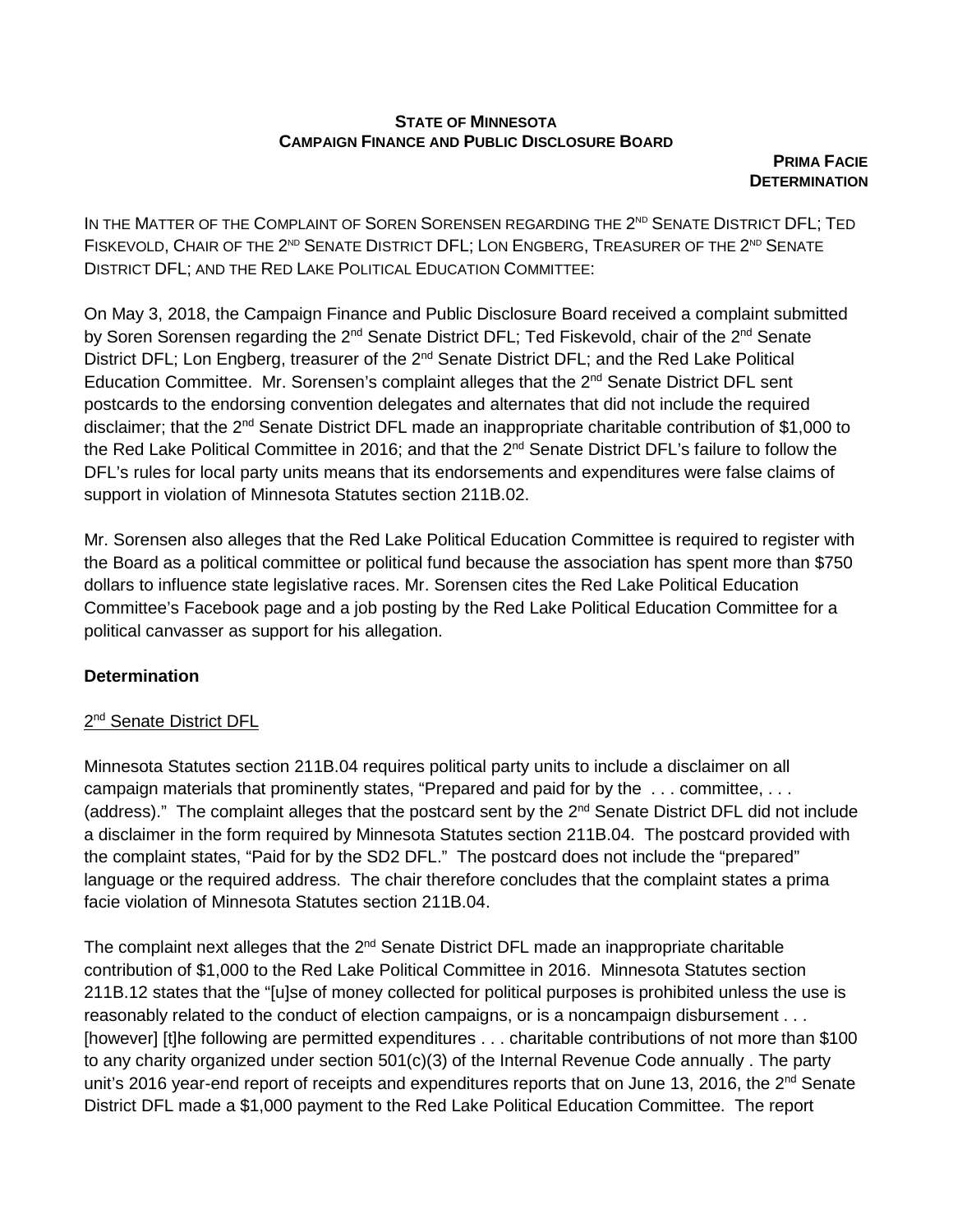provides that the purpose of the payment was a "charitable contribution". . . ." The Red Lake Political Education Committee is not registered as a 501(c)(3) charitable organization and the amount given is more than the \$100 allowed under Minnesota Statutes section 211B.12 if the group were a 501(c)(3) charity. The chair therefore concludes that the complaint states a prima facie violation of Minnesota Statutes section 211B.12.

Mr. Sorensen alleges that the 2<sup>nd</sup> Senate District DFL does not follow the DFL's rules for local party units is not a matter governed by Chapter 10A. Under Chapter 10A, each state central party committee approves the registration of the local party units, such as the 2<sup>nd</sup> Senate District DFL, and the state party committee establishes the rules governing each of its local party units. The Board has no authority to enforce the state party's rules. Therefore, the allegations that the  $2^{nd}$  Senate District DFL is in violation of the Minnesota DFL constitution and bylaws do not support a finding of a prima facie violation of any provision in Chapter 10A.

Mr. Sorensen's allegation that the 2<sup>nd</sup> Senate District DFL's failure to follow the DFL party's rules means that the party unit's endorsements and expenditures are a false claim of support in violation of Minnesota Statutes section 211B.02 are not under the Board's jurisdiction. Therefore, the allegations in the complaint regarding a violation of Minnesota Statutes section 211B.02 do not support a finding of a prima facie violation.

## Red Lake Political Education Committee

The complaint alleges that the Red Lake Political Education Committee is not registered with the Board as a political committee or political fund but appears to have spent more than \$750 dollars to influence state legislative races. Minnesota Statutes section 10A.14, subdivision 1(a) requires in part that, "The treasurer of a political committee, political fund, principal campaign committee, or party unit must register with the board by filing a registration statement. The registration statement must be filed … no later than 14 days after the committee, fund, or party unit has made a contribution, received contributions, or made expenditures in excess of \$750;"

The complaint provided a screen shot of the Red Lake Political Education Committee's Facebook page. The Facebook page in the about section states the, "Red Lake Political [E]ducation [C]ommittee is committed to the civic engagement of the residents of Red Lake. We coordinate the "Get Out the Vote" Campaign for the Red Lake Indian Reservation."

The Facebook page posted, "Recently announced. Michael Northbird for 2A" on its page on March 13, 2018, and then shared the Northbird for MN House District 2A Facebook page on March 14, 2018. The complaint also provided a job posting for a political canvasser for the Red Lake Political Education Committee. The job posting specifically states that position will be doing "door to door voter registration" to "educate individuals on the importance of voting" and states that they will provide nonpartisan literature to households or individuals. These posting and documents show that the group is focused on raising awareness of the importance of voting and on assisting residents of the Red Lake Indian Reservation in registering to vote. While the group's Facebook page did share the Northbird for MN House District 2A Facebook page, the cost of such sharing is essentially free and would not result